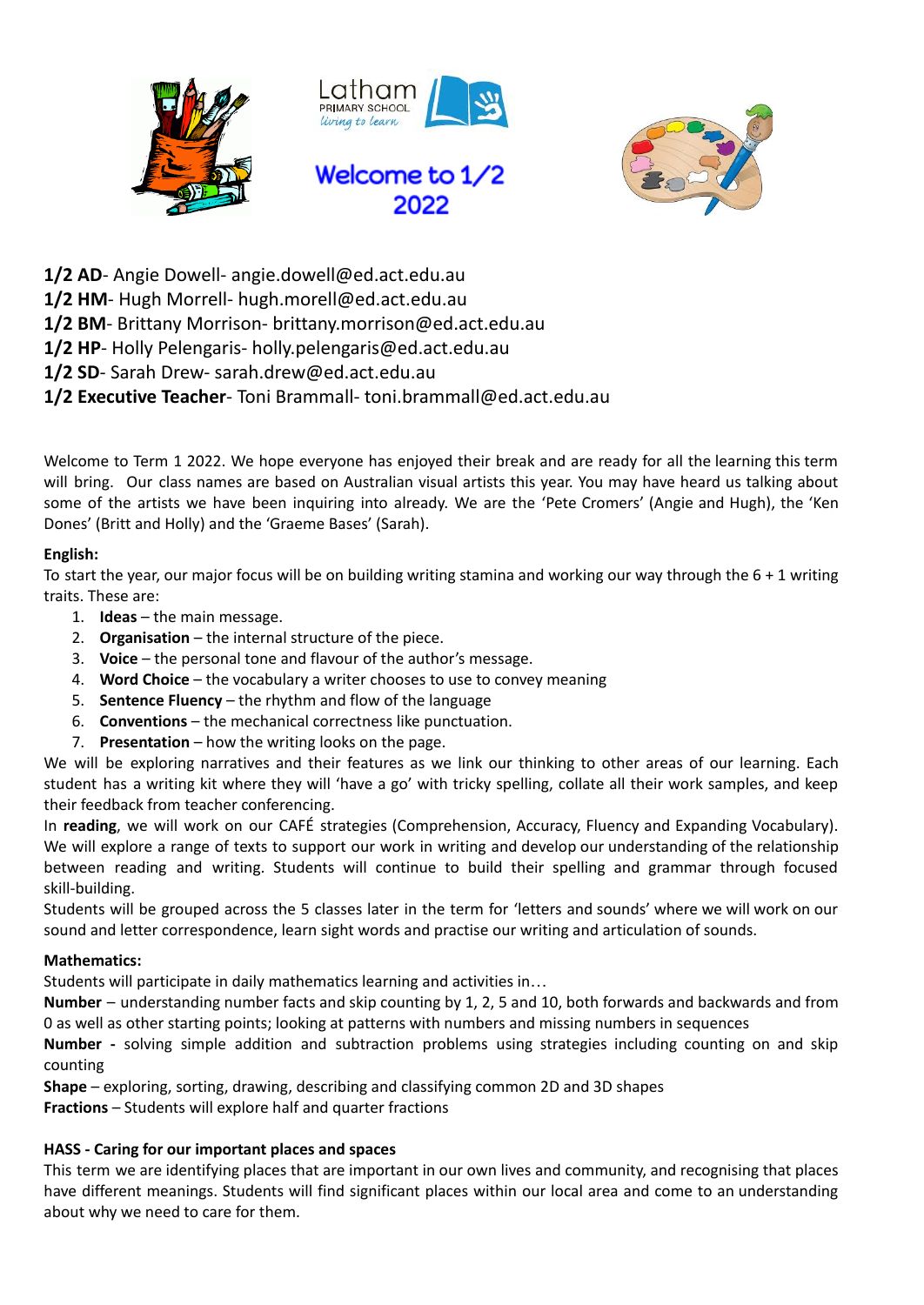## **SEL (Social Emotional Learning)**

In SEL, 1/2 will be learning about the Zones of Regulation and how they can be used to help to identify and regulate our emotions. We will be developing and testing a range of strategies that can be used when in each zone. We will share their strategy toolbox with families to support their emotional regulation.

#### **Keeping active**

Our classrooms will have regular movement breaks, and on Fridays we will be participating in a 'walk and talk' where all of 1/2 will come together to share and exercise.

## **Japanese with Linda**

This term students will develop language skills for functional use in the classroom. Students will learn how to identify familiar objects and ask to borrow them, as well as understanding classroom requests and instructions. Eg. Please sit, stand, line up. Comparisons between Japanese and Australian school life will also be discussed.

## **Physical Education with Syed**

This term, year 1/2 students will learn fundamental skills required to play field hockey. They will participate in a variety of drills and modified games to improve these skills. Students will also play modified versions of hockey which promote teamwork, fair play and an understanding of rules and boundaries. Subsequently, structured skill-based lessons will assist students to continually develop their movement skills. Students will also engage in endurance running. It is requested that parents ensure that students wear appropriate footwear, have a SunSmart hat and a drink bottle for every P.E. session.

## **The Arts with Katharine**

Students in Years One and Two will be encouraged to join in singing a range of simple and enjoyable songs. They will learn several speech rhymes and explore the difference between their singing and speaking voices. The students will engage in playing musical games, experience movement and dance activities and they will have the opportunity to play tuned and untuned percussion instruments. Through body percussion, movement and the playing of instruments the students will gain a feel for the beat. The students will also be introduced to the concept of the rhythm as 'the way the words go' in music.

#### **Things to Remember:**

#### **Munch and Crunch**:

In the morning session children are permitted a short time to have a fresh fruit or vegetable or dairy snack to fuel their brain for more learning. Some examples are apples, bananas, carrots, cheese, yoghurt or celery.

## **Allergies:**

Latham Primary School is an allergy-friendly school. We have a number of students attending our school with severe allergies to nuts. We request that students do not bring nuts or food containing nuts to school. **Sun safety:**

Hats are required for outside play and students must sit on the silver seats in the shade if they do not have a hat. The expectation is that sunscreen is applied before school. Students will be given time before breaks to reapply sunscreen. Please ensure that all hats and sunscreen are labelled with your child's name.

#### **Homework:**

Latham Primary School's homework policy states that reading is an essential skill that is to be practised by all as regularly as possible. Teachers may identify that individual students require additional support in their learning. After a conversation with the parents, an agreement will be made, and other activities assigned. Additional to this, parents may request other activities for their child to complete. More information about the policy is available on the school website at

http://www.lathamps.act.edu.au/ data/assets/pdf file/0011/409592/Latham\_PS\_Homework\_Policy\_2017\_2.pdf

Please feel free to make an appointment with us should you have any concerns or questions relating to your child. We look forward to working with you and having a great year.

#### Happy learning!

Year 1/2 Team, Angie Dowell, Hugh Morell, Britt Morrison, Holly Pelengaris, Sarah Drew and executive Toni Brammall